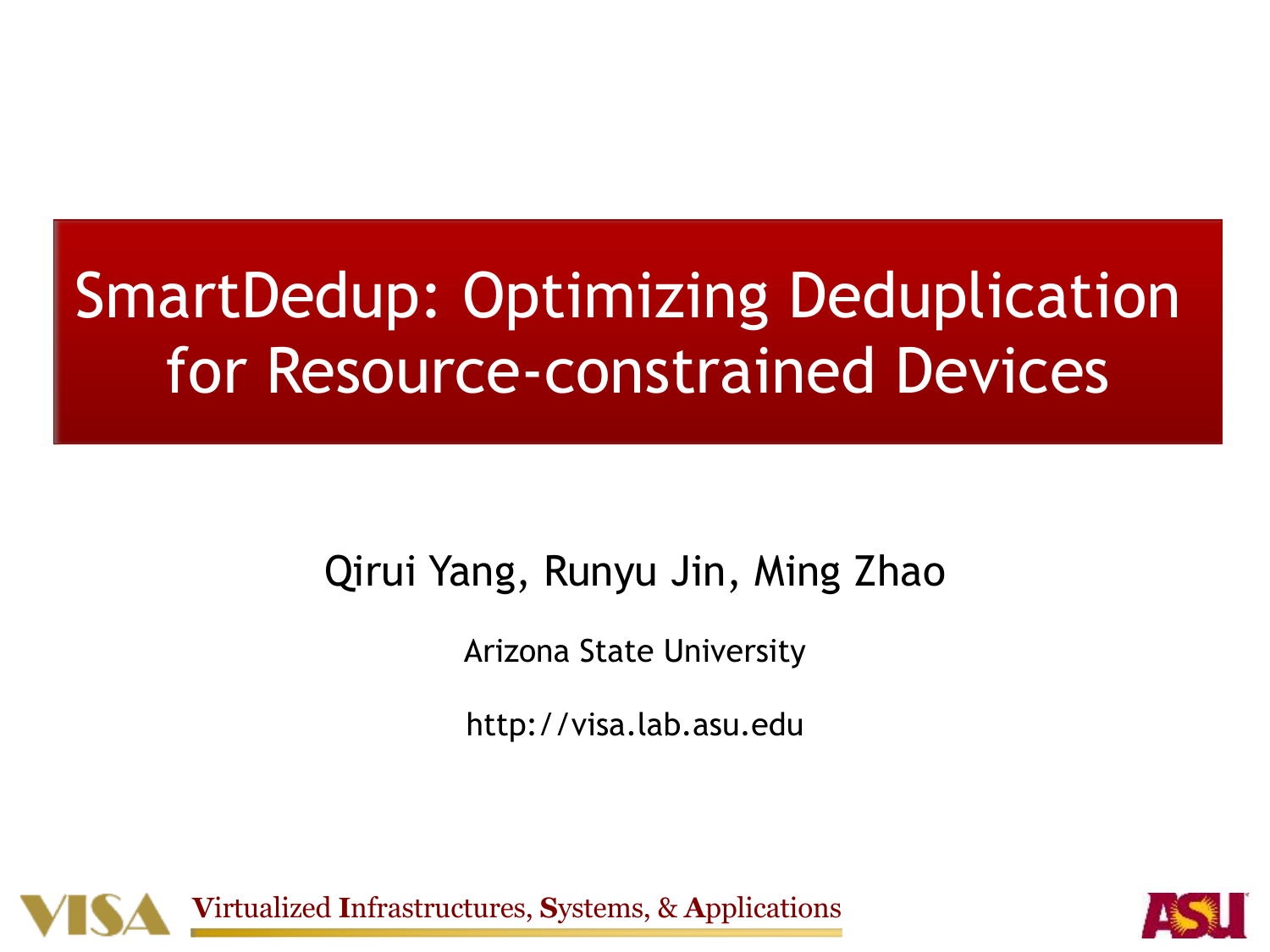## Resource Management on Edge and IoT

## • Limited on-device storage

- o Limited I/O performance
- $\circ$  Limited capacity
- $\circ$  Limited endurance

## • Deduplication can

- $\circ$  Eliminate redundant I/Os  $\rightarrow$  improve performance
- $\circ$  Reduce flash writes  $\rightarrow$  improve endurance
- $\circ$  Remove redundant data  $\rightarrow$  improve utilization

### $\bullet$  But

- $\circ$  Is there enough data duplication in device workloads?
- $\circ$  How to exploit it using limited resources on the device?



#### SmartDedup 2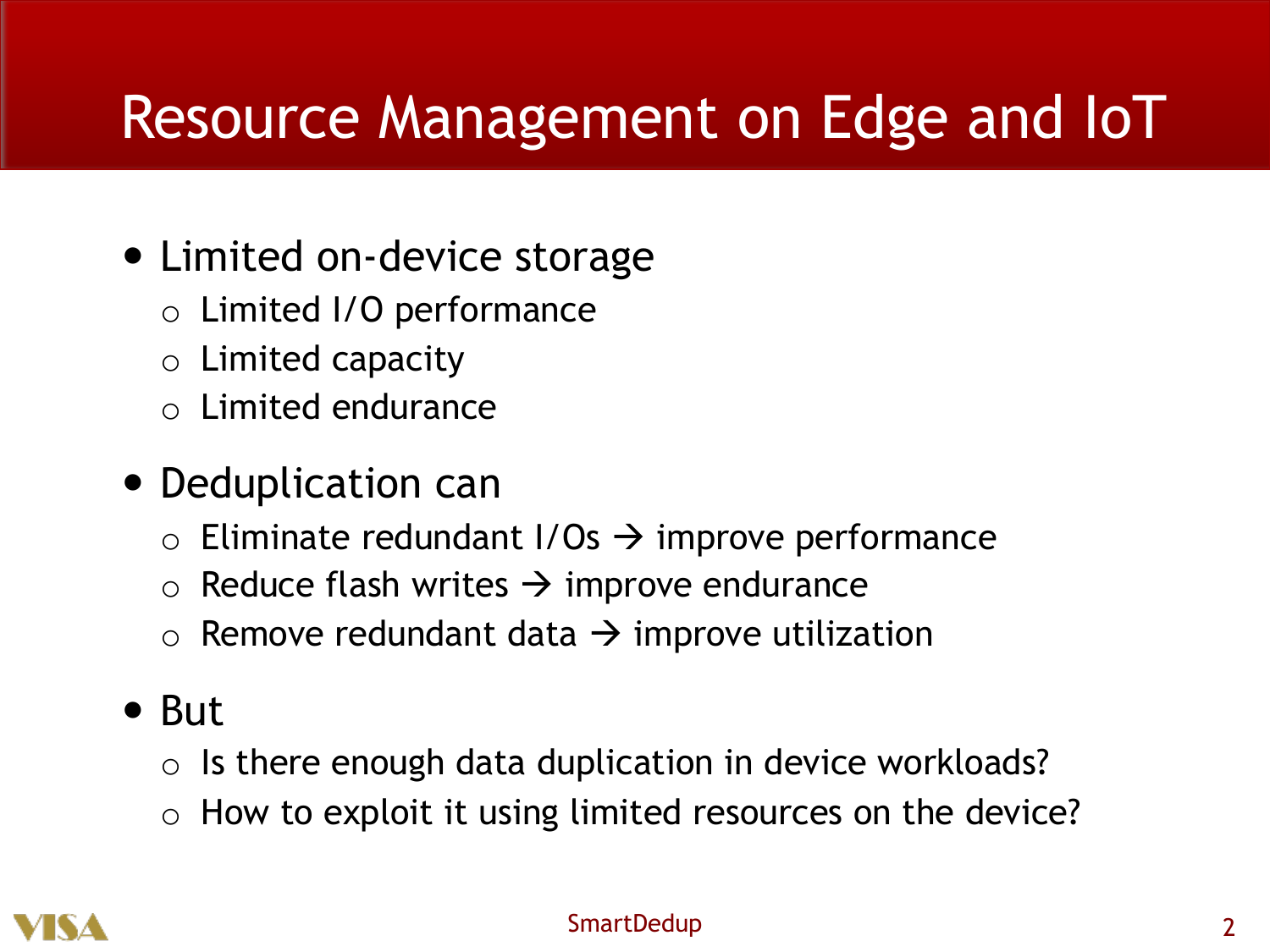# SmartDedup—A Smart Deduplication Solution for Smart Devices

- Cohesively designed in-memory and on-disk fingerprint stores
	- $\circ$  On-disk store complements the small in-memory store
- Synergistically integrated in-line and out-of-line deduplication
	- $\circ$  Out-of-line deduplicates data skipped by in-line
- Adaptive deduplication according to resource and battery availability
	- o Dynamically enabled/disabled, dynamic processing rate

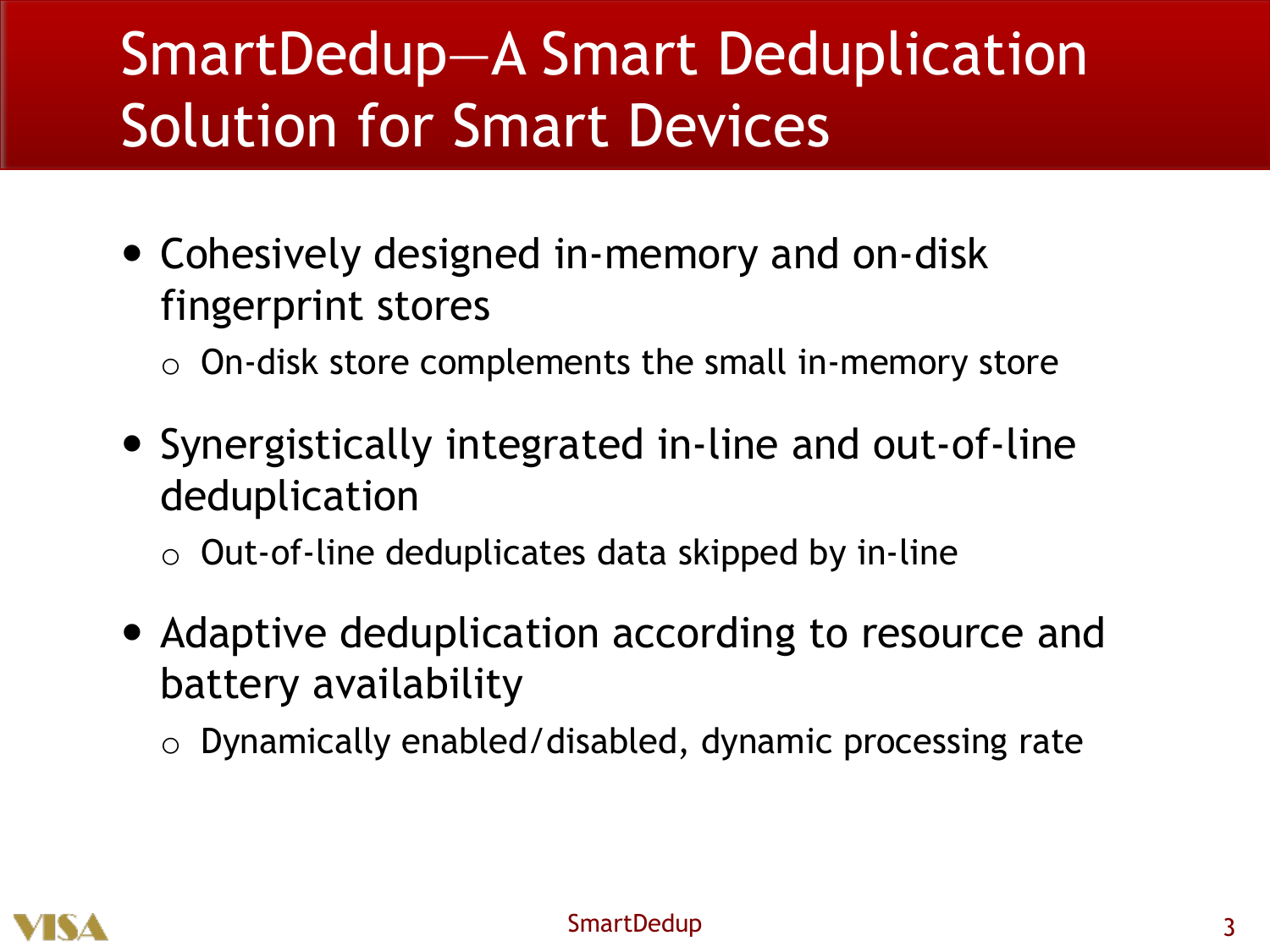# Trace Replay (on Nexus)

- Real-world device workloads have a good level of duplicates
- SmartDedup achieves
	- $\circ$  Up to 51.1% write speedup
	- o Up to 70.9% write reduction

| Segment       | Write<br>(GB) | <b>Duplication</b><br>ratio (%) | <b>Read/write</b><br>ratio |
|---------------|---------------|---------------------------------|----------------------------|
|               | 17.2          | 75.8                            | 1.5                        |
| $\mathcal{L}$ | 12.4          | 47.9                            | 2.2                        |
|               | 9.1           | 26.4                            | 6.8                        |





#### SmartDedup 4